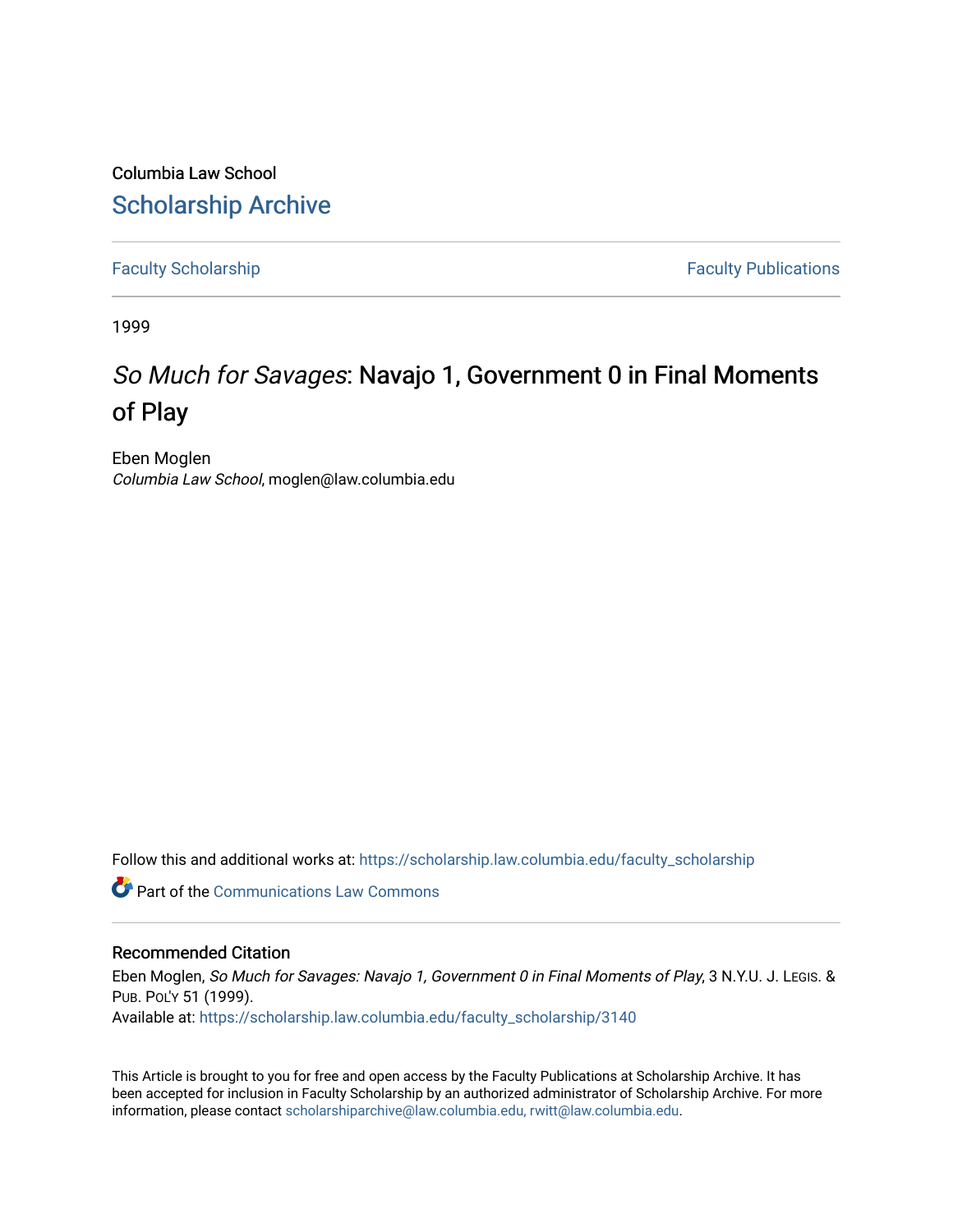## *SO MUCH FOR SAVAGES* : NAVAJO 1, GOVERNMENT 0 IN FINAL MOMENTS OF PLAY

## *Eben Moglen\**

Dame i gospodo, uvažene kolege, počastvovan sam vašim pozivom da prisustvujem ovom značajnom skupu. Danas ću govoriti o ograničenjina baziranim na ustavnim pravima regulacije naše komunikacije, od strane vlade, a u interesu signorsti. Ali na kraju, kao što ćete i vi sami shvatiti nemo puno toga da se kaže, samo na osnovu toga što je naćin komunikacije nov. Pre svega treba se rešiti pitanje jezika. After all, every act of linguistic communication occurs in a social context. And the single most important choice that we make when we communicate with one another is the choice of the language in which we do so.

What I might have done by continuing to make my remarks this afternoon in Serbo-Croatian could be construed, I suppose, as a cipher. If there are one or two people here who are native speakers of Serbo-Croatian, my remarks become a message addressed solely to them, apparently for the purpose of excluding everybody else. Or perhaps I have a confederate here this afternoon, with whom I conspire not to make fun of your North American monolinguism but to redistribute your property at gunpoint; in such an event then perchance my remarks were a cipher intended for the advancement of criminal activity. If there were two listeners here—each a highly nationalistic member of the fraternity of South Slavs, now dividing their language along an imaginary border soaked in real blood—my remarks might have been taken as some form of ethnic aggression. It is, after all, the social context of our communications that determines meaning, and not

<sup>\*</sup> Professor of Law & Legal History, Columbia Law School. A slightly different version of these remarks was presented at the New York University School of Law on November 19, 1998. Thanks are primarily due to Philip Zimmerman, the author of PGP, for creating the current mess. I wish to express my appreciation to Yochai Benkler, for helpful conversation and insightful analysis; and to the National Security Agency, for being the source of much innocent, if expensive, amusement.

<sup>[</sup>Editor's Note: This piece is printed as it appears on Professor Moglen's web page at http://emoglen.law.columbia.edu, and may be republished without permission. Neither the substance nor the cites have been checked for accuracy by the Journal.]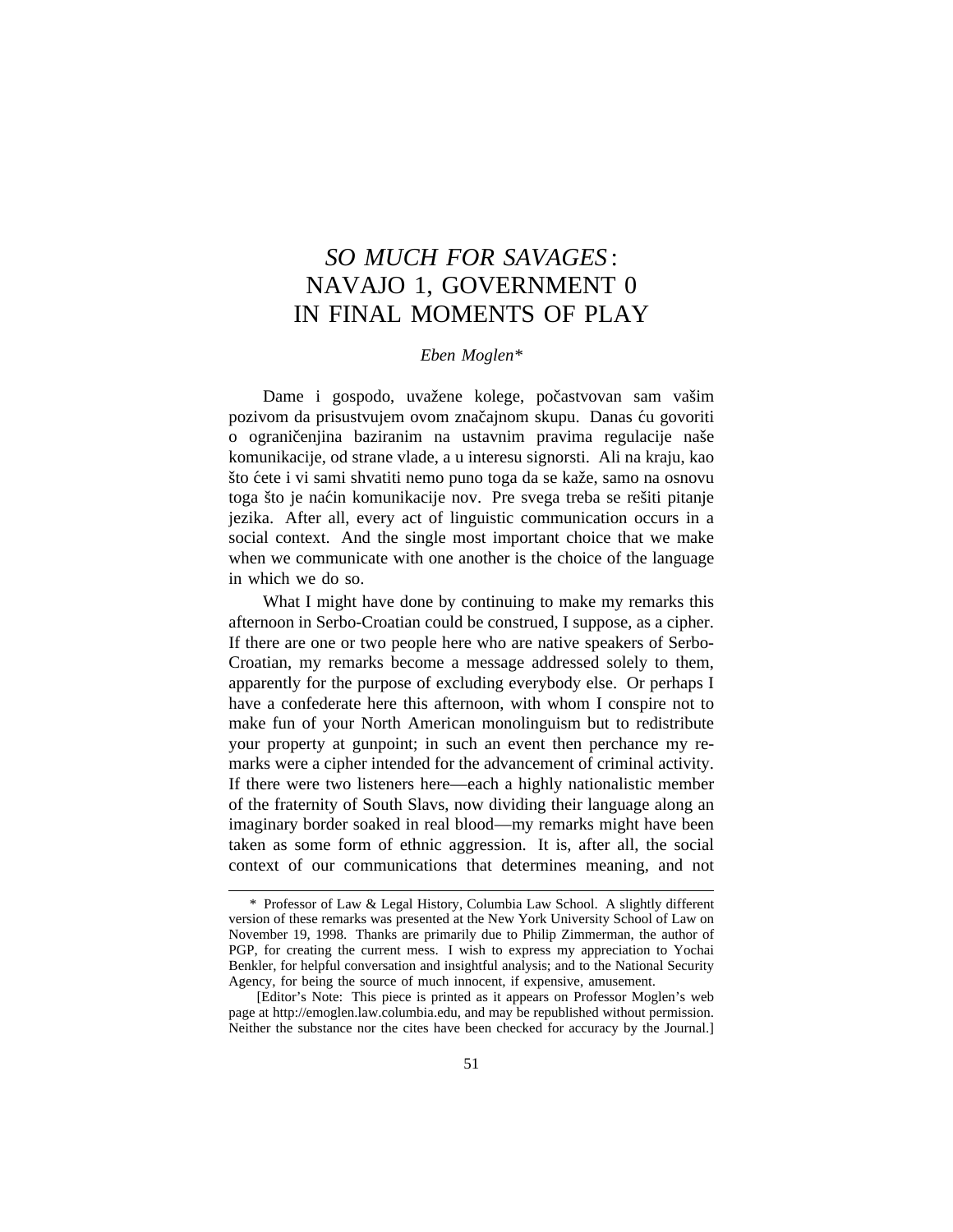something in the nature of the noises. Much argument about the First Amendment's relation to encryption regulation fails to take account of this basic point: What the choice of language means depends entirely upon the context of its use.

In the fall of 1993 I was representing Philip Zimmerman, the author of a computer program called Pretty Good Privacy, in connection with a criminal investigation by the United States. Phil's program was the first serious attempt to make sophisticated data encryption at the highest technical level freely available to users of all personal computers. Naturally, once you grasp the mindset that has dominated the rulers of the American Empire since the end of the Second World War, this was too dangerous not to be illegal. I was talking to John Markoff of The New York Times, who was taking an interest in these obscure events, and I said, "The right to speak PGP is the right to speak Navajo." I meet that statement from time to time now in email signatures and usenet posts; it seems to have become part of the Bartlett's Familiar Quotations of the crypto wars. I chose Navajo at that moment precisely because Navajo embodies the basic social uncertainty that results from linguistic diversity. The Na-Dené languages are collectively an isolate.<sup>1</sup> They bear, as one accident of the evolutionary descent of human language over time, no demonstrable relation to any other languages on Earth.

As it happens, speaking Navajo, throughout the lifetime of all living native speakers, has been an assertion of cultural self-determination. During the long process of the imperialization of the continent by the United States, speaking Navajo—and other languages in other pre-European families represented within our borders—has been the central means of maintaining a cultural tradition apart from, and often explicitly hostile to, the government exercising control over the territory.

But in one of history's little ironies it has also, from time to time, suited the United States government to take advantage of Navajo as a cipher—a story with which, I imagine, some of you are familiar. Before electronic digital cryptography was developed, during the Second World War, the United States military used Navajo speakers as an encrypted form of radio communication in the Pacific theater of operations. What was in one context cultural self-determination and an assertion of a human right against the United States government, was

<sup>1.</sup> The languages comprising the family are Navajo, Chipewyan, and Tlingit. The total population of native speakers is considerably less than 200,000, of whom all but 9,000 or so are speakers of Navajo. *See* DAVID CRYSTAL, THE CAMBRIDGE ENCYCLO-PEDIA OF LANGUAGE, Appendix III (1987).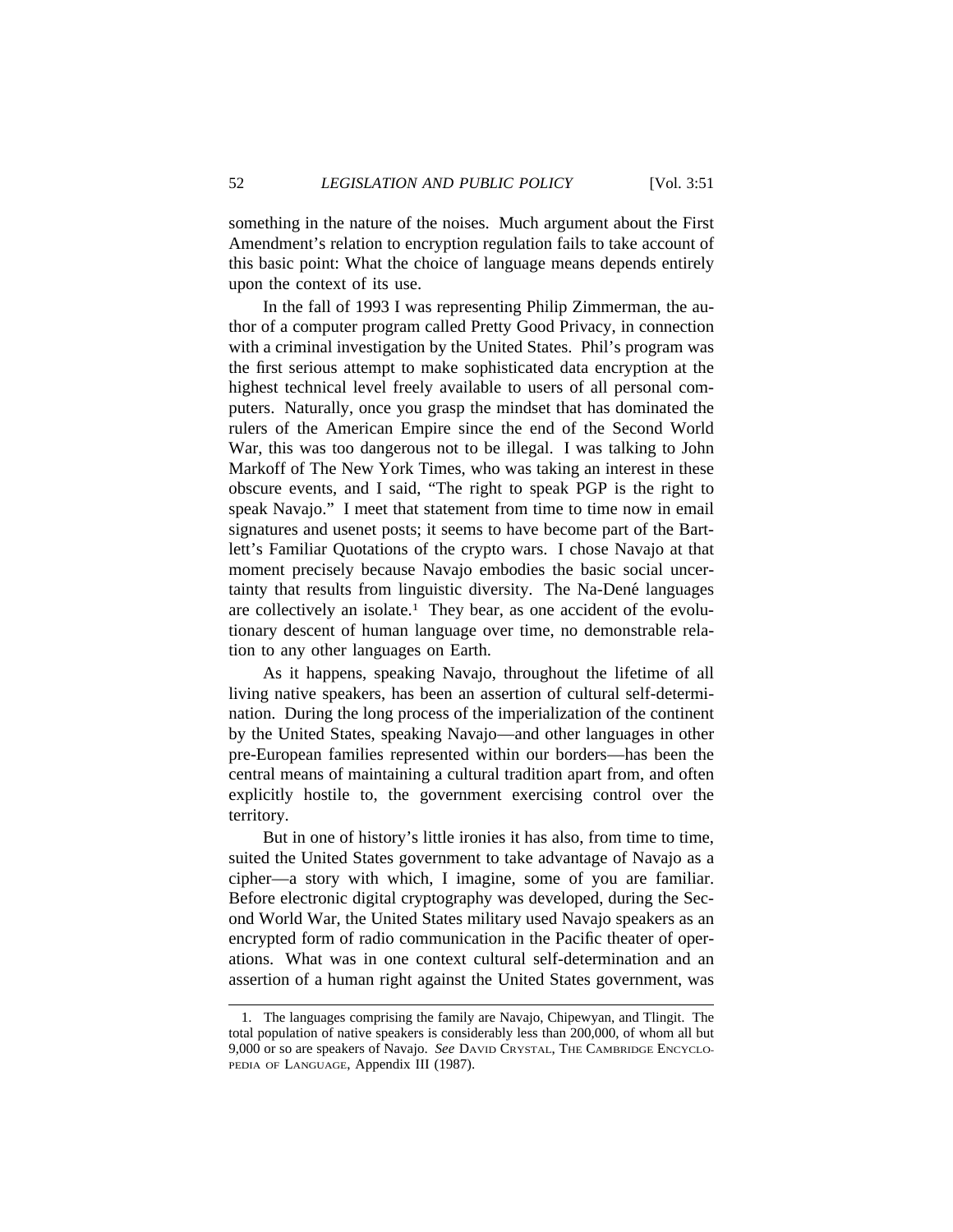in another locale military-grade encryption. So there we find ourselves with the central, and regrettably mostly unaddressed, argument concerning all the encryption regulations with which you presently have been told there are no First Amendment problems.

May the United States government require English to be spoken in the telecommunications network of the United States? We could reduce the federal budget substantially, releasing those translators whom the FBI must keep locked in basements all over Quantico to render their wiretap results useful to English-speaking agents. Once, concerning preventive detention of "terrorists"—they were also called Puerto Rican separatist criminals, freedom fighters, whatever you like—awaiting trial in Hartford for conspiring to commit politically motivated bank robberies, the United States government explained that two or three years of preventive detention was necessary while the wiretap evidence was translated from Spanish to English.2 The process would have been much facilitated if it could have been made a crime to speak Spanish while engaged in making telecommunications for the purpose of planning crimes. Unfortunately for the poor policeman such a statute is facially unconstitutional. A mere "official English statute," requiring you to speak English not among yourselves, but with government only, is in all likelihood unconstitutional, let alone a regulation forcing use of a particular language in private conversation for the convenience of eavesdropping spooks.

Litigation of the official English issue, in the event that another such statute is unwisely enacted by a state legislature and a proper case is presented to the Supreme Court, would be a stepping-stone to the constitutional recognition of the freedom to speak PGP. At present, the discussion, when it happens at all, is dominated by foolish arguments against our right to choose our language—including a private or secret language—that will not stand the test of precise definition. Accordingly, they are presented imprecisely, and are hard to respond to.

First, it is said, secret speech is merely mechanical in its nature. I'm not exactly sure whether that's a criticism of my Serbo-Croatian or my PGP, but fundamentally after all, they are the same—modes of communication chosen for their utility in a particular social setting, in which the motive to be comprehensible to some and incomprehensible to others is the same as that which lies behind many linguistic phenomena, such as the argot of teenagers, the jargon of post-structural-

<sup>2.</sup> *See* United States v. Melendez-Carrion, 790 F.2d 984, 1006 (1986) (Feinberg, J. concurring).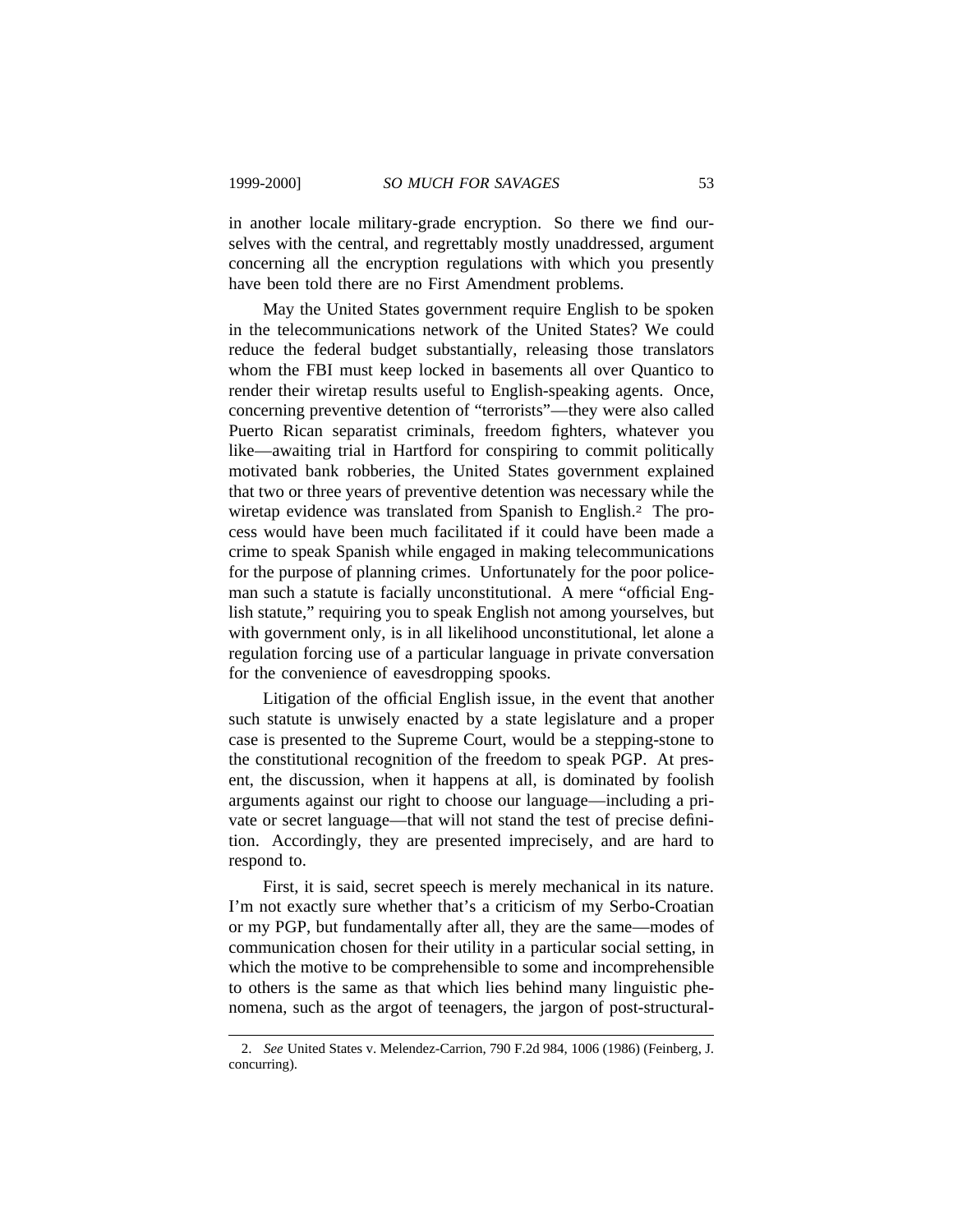ists, and the acronyms of bureaucrats. The level of technical intermediation between me and my listener is entirely irrelevant, utterly without First Amendment significance, as you are well aware.

Certainly, it can be declared, as it is in present regulations with respect to ham radio communications, that I may not use some particular segment of the government-administered public-trust airwaves for encrypted communications. And I won't at the present moment address the question whether, once we establish the root proposition that encrypted speech is protected, particular time, place and manner restrictions on the encrypted use of the airwaves in particular frequencies might withstand challenge. Where we reserve places (including spectrum locations) for speech to the public, it may be reasonable to ask that speech occur in comprehensible ways. But could one constitutionally prohibit amateur-frequency communication in Basque?

In any event, technical intermediation is not a ground of distinction. The media of communication useful with "natural" languages all may be used for encrypted language. They may be employed in writing or printing, by exchanges of telecommunications in fax or email, or the exchange of vocalized speech live through the network. And if some natural languages, such as sign languages, are difficult to employ in some technical settings, in absolute darkness for example, that does not make it constitutional to control their use.

Or else it is asserted, with particular foolishness, that PGP is not a "natural" language unlike, say, Sumerian. Certainly, you will object, Sumerian is an isolate with no ascertainable history, unused by anyone for thousands of years. But if I encrypt data by turning it into compressed transliterated Sumerian, for some "PGP isn't natural" objectors, that should alter the constitutional analysis. Meanwhile, the status of Esperanto and Gregg shorthand becomes just one of those little mysteries to be dispelled by hand-waving. When it comes, however, to the private languages often invented by identical twins and objects of durable interest to sociolinguists, where we are undoubtedly observing a cipher in use between confederates, the zealots of the distinction between natural and artificial languages have nothing left to do but attend the funeral of a theory killed by a fact, leaving us to get on with the real work.

The real work, then, begins in the recognition that PGP is as much a language as Navajo from the First Amendment perspective. Neither the involvement of a computer in its transmission nor the fact that like all language, "natural" or "artificial," it is an artifact of human intelligence changes our right to choose to speak it. Precisely because our choice to employ a language comprehensible to some and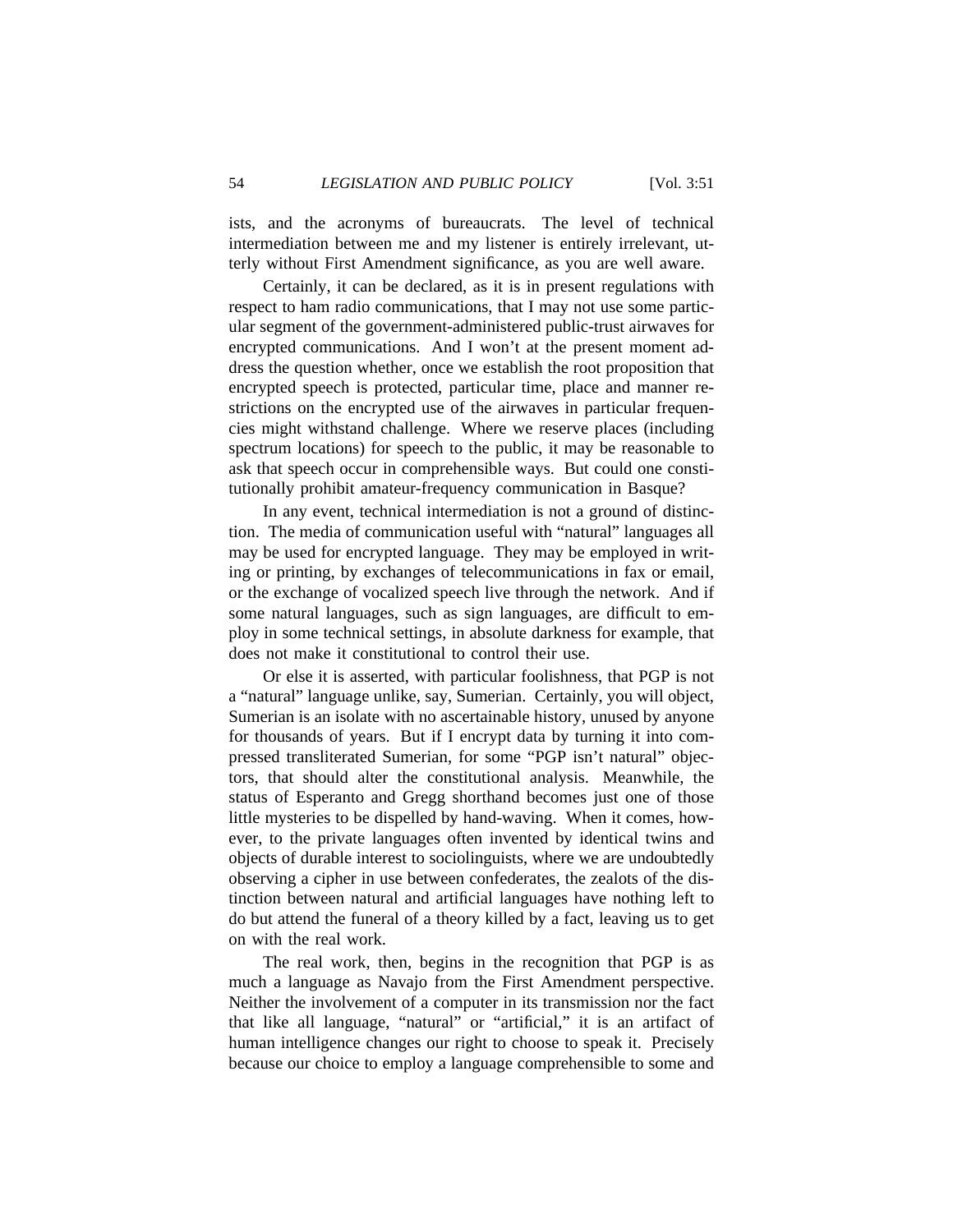incomprehensible to others expresses our political, social, and personal intentions as well as the manifest content of particular speech acts, no system of free expression can tinker with our right to choose one language over another without risking fundamental commitments that the system itself values.

So linguistic regulation in our culture cannot be subjected to mere niggling as-applied challenges. For the reason usually advanced for extended rules of standing in First Amendment cases, the "chilling effect" (which is known, when cherished for its positive value by criminal law theorists, as "general deterrence") of constraining language choice makes it entirely unsuitable in our multinational democracy. Here, unlike the other empires of our enlightened time, one may vote in a language other than the dominant one, and States have an obligation to make such ballots available where their refusal unduly burdens political choice. For reasons so basic that they can await no demonstration of particular individual harm—and which brook no justification on the grounds that the speaker is a bad person—rules forbidding use of Navajo, French, Pittman, Esperanto and PGP are facially unconstitutional.

But, the police comedian rejoins, we're not seeking to forbid use of PGP, though we entirely reject the First Amendment argument on grounds we can't put clearly because the evidence is classified. We just want you to use our favorite form of escrowed encryption. No, no, not that form of French—use the one we understand! Even if that means a back door in the world financial system. Even if that means when in Iraq you have to escrow your keys with his secret police. Or else that the international escrow agents have to honor his subpoenas. For the policemen, the latter isn't a problem, while for the spook that would be unquestionably destructive.

In fact the whole conversation, however promisingly full of ripe and fruity controversy between realists and rights-mongers, is futile. As I shall show in a moment, strong unescrowed end-to-end encryption of the Net is available and is here to stay. Technology does affect policy, to reassure a couple of other participants this afternoon, who have suggested some doubt on the subject. The printing press affected policy, and so has the movement for free strong encryption software.

Others are indeed right to claim that government regulation futile in the long run is not therefore unconstitutional in the present. Government may take a step at a time even in directions potentially nugatory. What is unconstitutional about encryption regulation of any blanket kind—mandatory escrow, outright bans, maximum key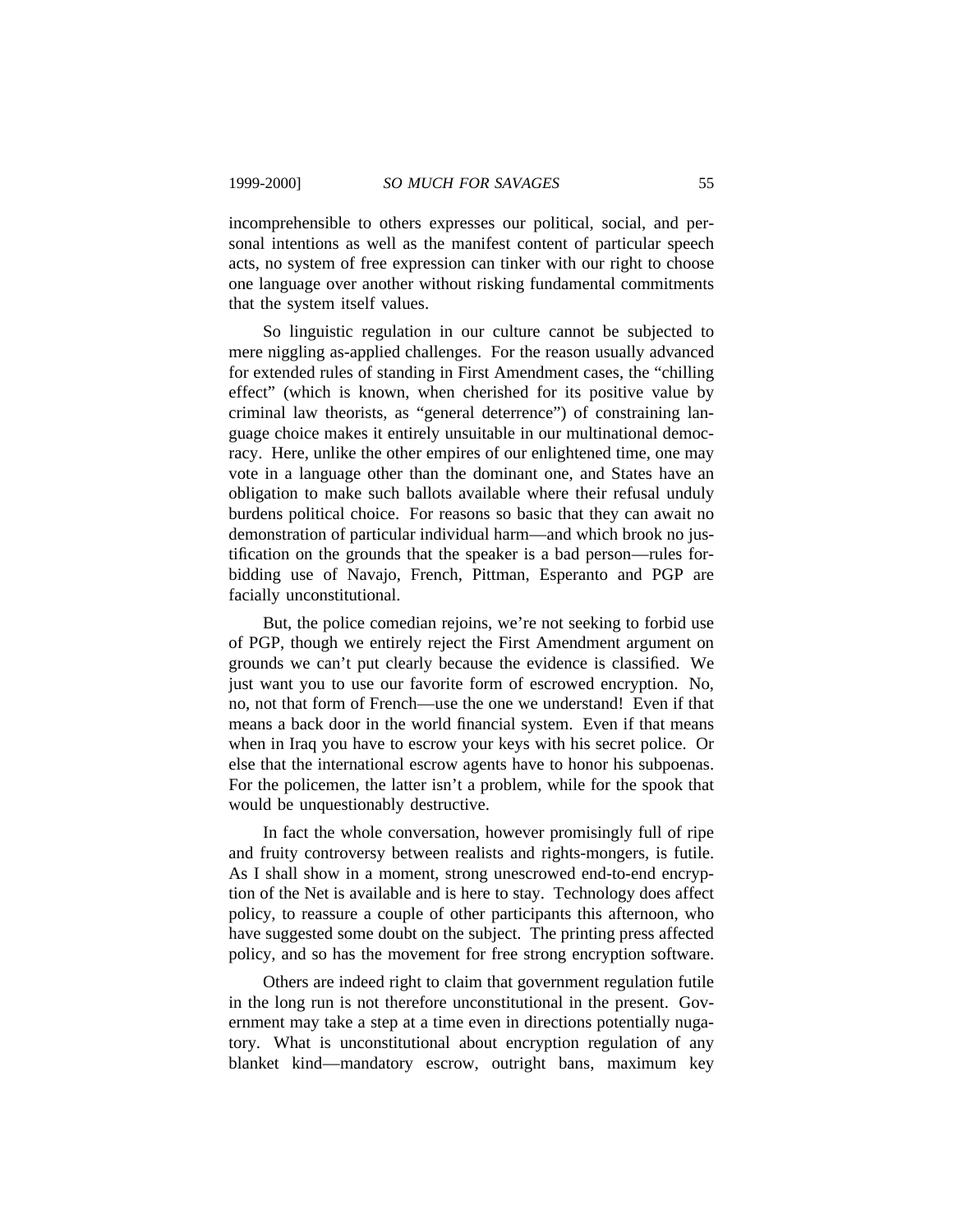lengths, forbidden algorithms, forcibly classified research, and so on—has nothing to do with factual futility.

But that doesn't make futility unimportant. Because futility is an outgrowth of individual choice, and is therefore a consequence of democratic choice. Which is where you come in.

When people discuss encryption controls, they normally do so as though what needed to be controlled were the algorithms used and the lengths of the keys. "Strong" encryption means good algorithms using large keys. So strong encryption is what some of us want people not to use. Here, at this small point, is another source of conflict between the policemen and the spooks. The spooks, concerned with the content of communications and unconcerned with their admissibility in court, want weaker encryption or keys that are easy to steal. Police, for whom large-scale code-breaking is economically out of reach and whose evidence must be admissible in the end, want someplace to serve a warrant or a subpoena.

But neither their agreement nor their disagreement is as important as what they do not discuss at all. What really makes their activities futile in the end is explosive increase in the volume of encrypted material. Today, the global communications system operates almost completely in the clear; the bulk of secret communication is small enough to allow the spooks to concentrate all their pitiful attention on it. Because almost all communications activity is cleartext, very little of it is anonymous, so wiretaps and subpoenas for particular phone lines will mostly get the policeman what he wants. But if you all decide to turn the Net into an encrypted medium, globally, their methods of operation, both spook and cop, become almost utterly worthless.

Let us take the poor, bereft spooks first. The American Empire has been built since mid-Cold War on our power to intercept all the telecommunications of our friends, our enemies, and everyone else.<sup>3</sup> This purpose has required harnessing enormous and profoundly expensive quantities of computing power. But the power necessarily grows linearly with the volume of communications for which its services are necessary. If encrypted traffic on the Net were to grow from less than 1 percent of the total to 100 percent of the total (what we would call an end-to-end encrypted network), NSA would need to increase that portion of its budget by two orders of magnitude, which is out of the question, or immediately improve, without additional capital

<sup>3.</sup> Except, of course, U.S. nationals living in the United States, on whom they never, never, never . . . .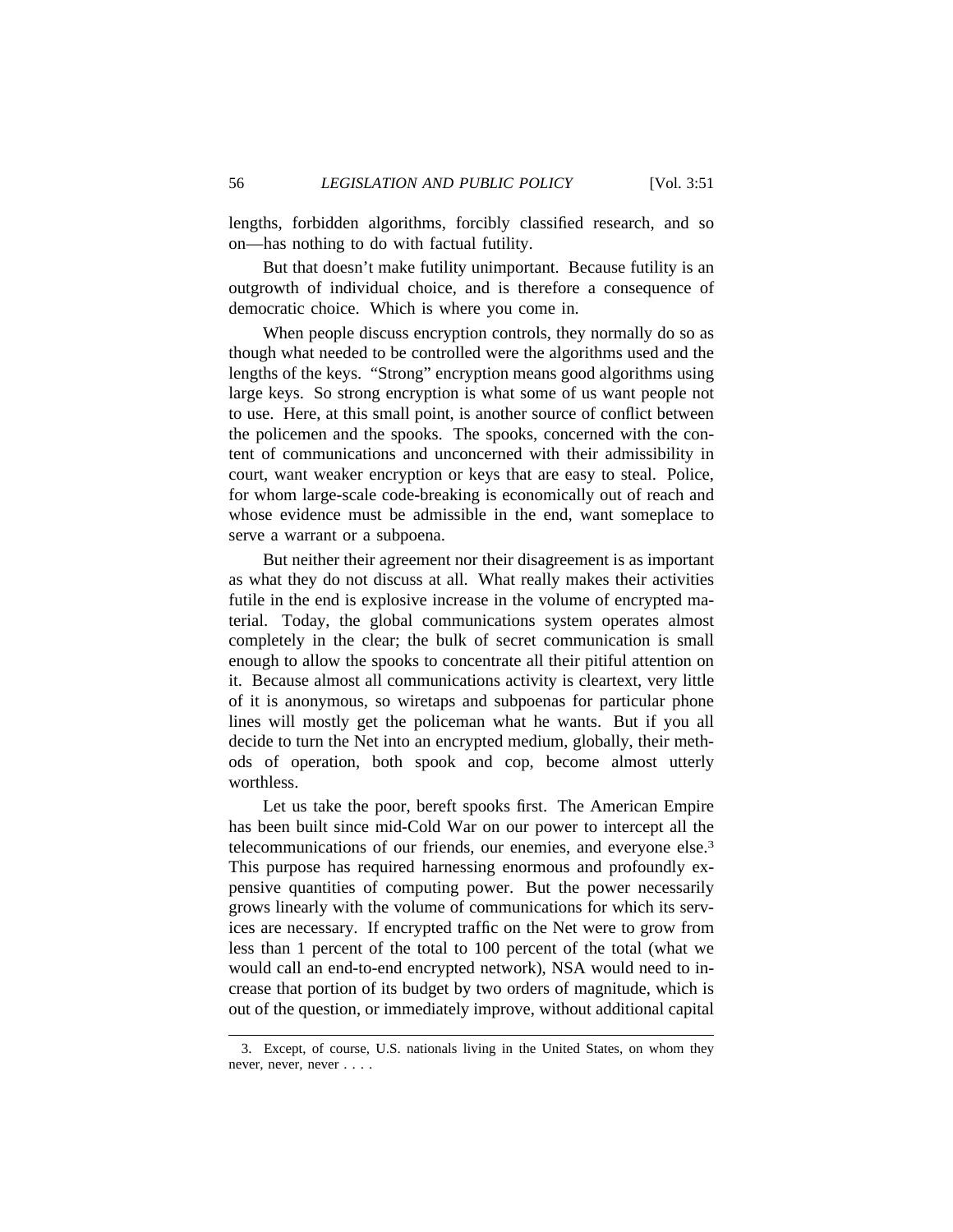expense, analytical computation by two orders of magnitude more than required to keep pace with basic improvements in cryptography, which is unlikely.

For the policemen, too, the lot of the listener in an end-to-end secure Net is not a happy one. Although current network design which considers anonymity an unimportant property and actively works against it—would not be fundamentally altered, anonymity would be practically possible whenever desired, as it will be all the time by people who wish to evade policemen. They too will lose in the actual new world.

But is an end-to-end encrypted Net inevitable? After all, the design of Internet 2 has been hung up on this issue for years, thanks to export controls and the deliberate obscurantism of the government agencies that present ghostly reverberating versions of NSA positions. But again, as with PGP, the free software world has provided the answer. The whole goal of those of us who have been seeking both technically and legally to secure unregulated and unregulatable encryption since the beginning of the 1990s was to bring about the time when the network would be widely and strongly encrypted—in which the volume of encryption would have passed the point at which it could be reversed. I am here to tell you, despite the rather pessimistic statistics you have heard today, that the time is here already. I use a supposedly obsolete 133MHz notebook computer; I bought it for \$800. It is, from anyplace in the world where there is a twisted pair of copper wire, a secure telephone. It also uses the program called Secure Shell, SSH, that makes end-to-end encrypted connections with other computers all over the network. SSH is available free to anyone who wants it. A commercial version is even available for people who use Microbrain software.4 Thus, equipped only with free software available to anybody on the planet and without any special hardware, a very cheap computer, apparently much inferior to ones you use yourself, can provide strongly encrypted voice and data communications, transparently and without appreciable performance loss, everywhere.

Thus the question of the technically possible is a settled question. The only issue is whether you all will decide you want to use it. If you decide to make yourself part of the Net's encrypted traffic, that completes the revolution and the discussion is over. The spooks and the cops will have to get used to the brave new world, and while they will complain about it, and warn themselves silly about the terrible

<sup>4.</sup> Microsoft is a registered trademark. Microbrain is a fact.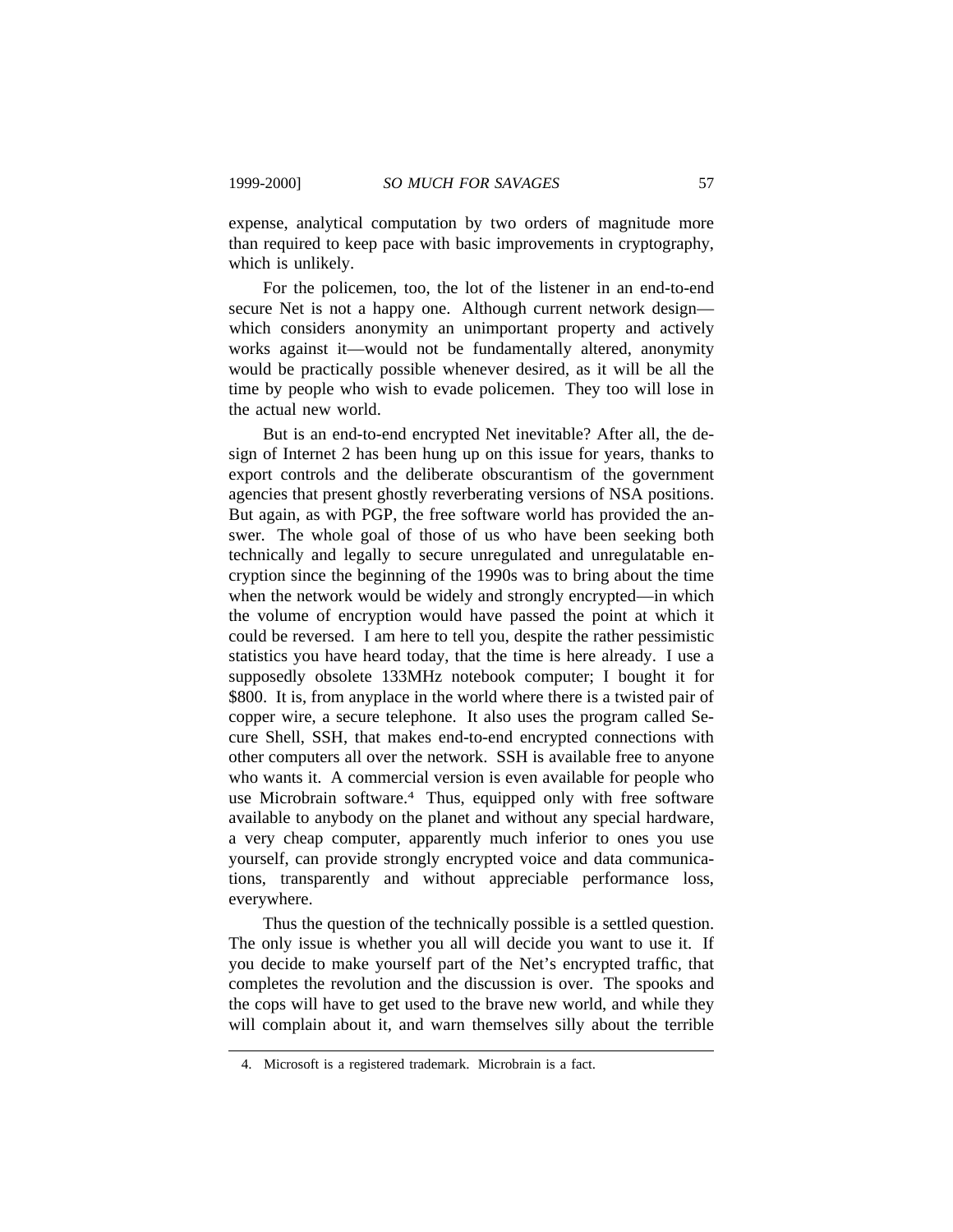consequences of a freedom you cannot resist, those of us who know the difference between what *is* true and what we *wish* were true will move on to other questions.

Of course, if the futility of regulation depends on individuals' choice to be part of the process, then the outcome—like all democratic outcomes—remains in doubt. I'm betting on you. Your power to change the world depends solely upon what, in a democracy, is basic: that we ensure you not merely the right to vote, but also the right to express yourself. A right valued by civilized man and dangerous to tyrants only. Ah, but the policemen are not tyrants. Quite right, they're not. They are not tyrants until, like King Canute, they decide they can command the ocean, at which point a better definition of tyranny cannot be afforded you.

So there you have it: you're the ocean. They will command you or they won't. The choice will be yours. I think you've a First Amendment right to choose. I expect to carry that First Amendment right, when the time is ripe—which is not in these piddling little cases we are presently having—into the Supreme Court and I expect to see it there soundly vindicated at enormous apparent social cost. But you must not allow the estimation of the cost to be conducted in the way that the policemen estimated for you: "Ah, we shall have this and this and this nuclear terrorism, we shall have that and that and that pedophilia." This form of calculation is very scary, but it is fundamentally and flagrantly wrong. A truly encrypted network, a secure telecommunications environment embracing the whole planet, prevents more crimes than it causes. It prevents all the financial fraud that is inevitable in a world of back-doored financial communications, where he who steals the keys steals everything.

It also prevents fingernails being ripped out, not to mention worse things being done, by nasty people all over the world who have a tendency to tap telephones and torture people based on what they hear. When the television center at Vilnius was under attack by Soviet troops in 1991 one of the beta testers of PGP, a native of an adjacent Baltic republic, wrote to Phil Zimmerman, "You know, it may be that the old times are coming back again. But now we'll have PGP." At the present moment, in northern Thailand, people whom we call "freedom fighters," and whom Myanmar's SLORC regards as terrorists subverting true justice and order, are learning to use PGP on cheap laptops. They are securing the communications infrastructure of the revolution that will eventually free Burma. Now, you can regard all that as totally unimportant; the crimes of political repression elsewhere are not your problem. Your problem is just money laundering